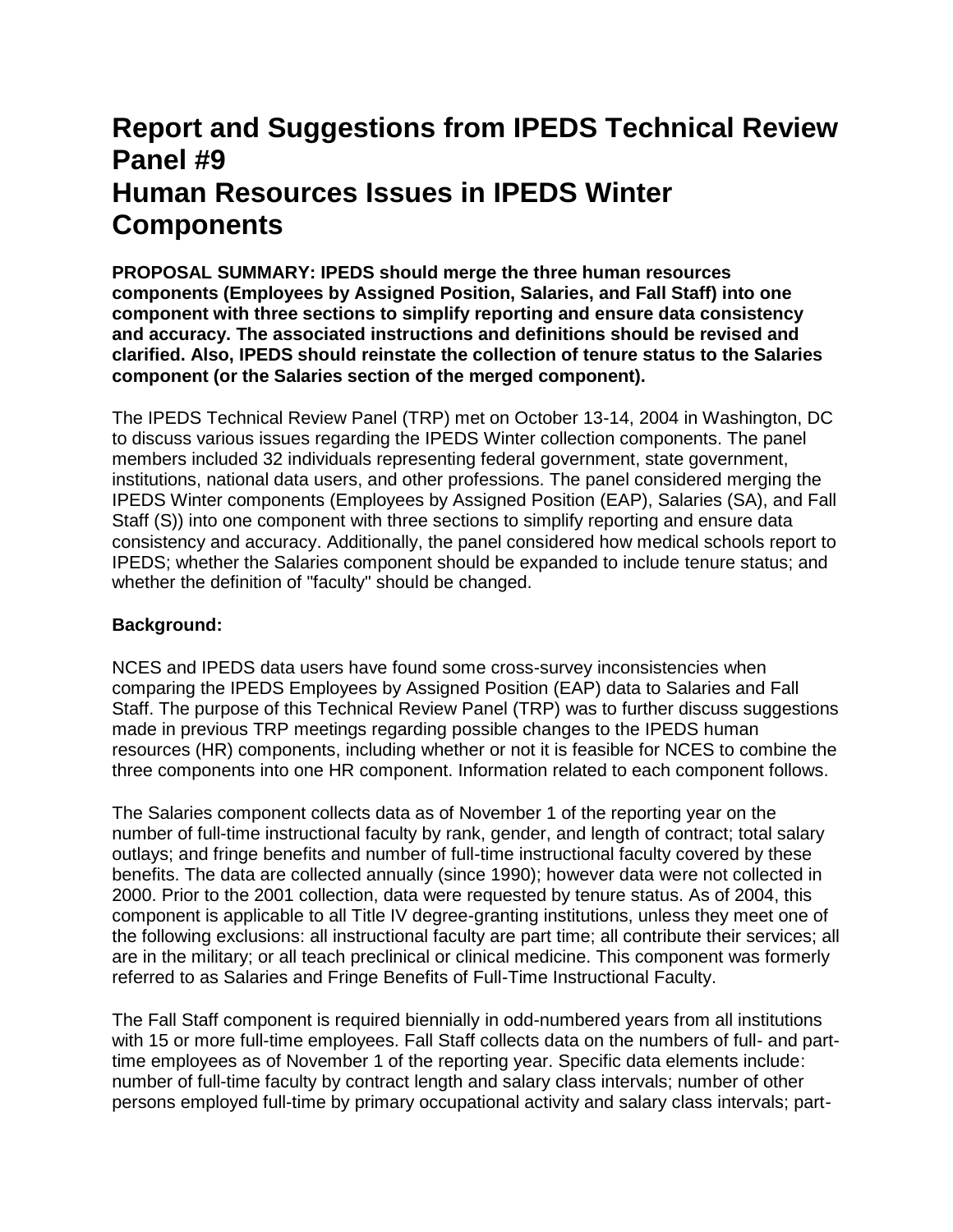time employees by primary occupational activity; tenure of full-time faculty by academic rank; and new hires by primary occupational activity. Most data are provided by race/ethnicity and gender. Prior to 2001, the survey also requested the number of persons donating (contributing) services or contracted for by the institution. Before 1993, the U.S. Equal Employment Opportunity Commission (EEOC) collected Fall Staff data using the EEO-6 survey form. In 1993, IPEDS assumed responsibility for collecting Fall Staff data for EEOC in cooperation with the Office for Civil Rights.

The addition of the EAP component to IPEDS was proposed by the National Postsecondary Education Cooperative focus group on faculty and staff. The survey was instituted in 2001- 02 and is required of all Title IV institutions. The survey allows institutions to "assign" all faculty and staff to distinct categories. The EAP collects information on all employees on the institution's payroll as of November 1 of the reporting year, by full- and part-time status; by function or occupational category; and by faculty status and tenure status. Institutions with medical schools are required to report their medical school employees separately. The EAP data are matched against Salaries and Fall Staff for consistency.

## **Issues Addressed:**

- Should NCES continue to collect faculty status information on the Employees by Assigned Position (EAP) component? Or should faculty status be requested on the Salaries (SA) component? Should collection by faculty status be limited to 4-year institutions only?
- Is NCES collecting information consistently for full-time post-doctorates, researchers and graduate assistants? How/where should full-time post-doctorates and researchers be reported across the HR surveys?
- Should the new hires definition be revised to include full-time faculty on less-than-9 month contracts?
- Should NCES continue to collect "medical school" data separately on EAP? What is the purpose/intent/reason for doing this? Should the definition of "medical school" be expanded to include other entities such as dental and veterinary schools?
- Should the scope of the Salaries component be revised to include or exclude certain full-time instructional faculty (e.g., faculty teaching law; specific clinical or healthrelated fields)?
- Is it feasible to combine the three HR surveys into one HR survey?
- Are definitions/ instructions clear or do they need to be clarified?
- Is there a need for additional data items?

# **Proposal:**

The TRP suggested the following:

- Merge the IPEDS winter components (Employees by Assigned Position (EAP), Salaries (SA), and Fall Staff (S)) into one component with three sections to simplify reporting and ensure data consistency and accuracy.
	- 1. EAP would be the driver;
	- 2. component sections would be determined by data reported on EAP;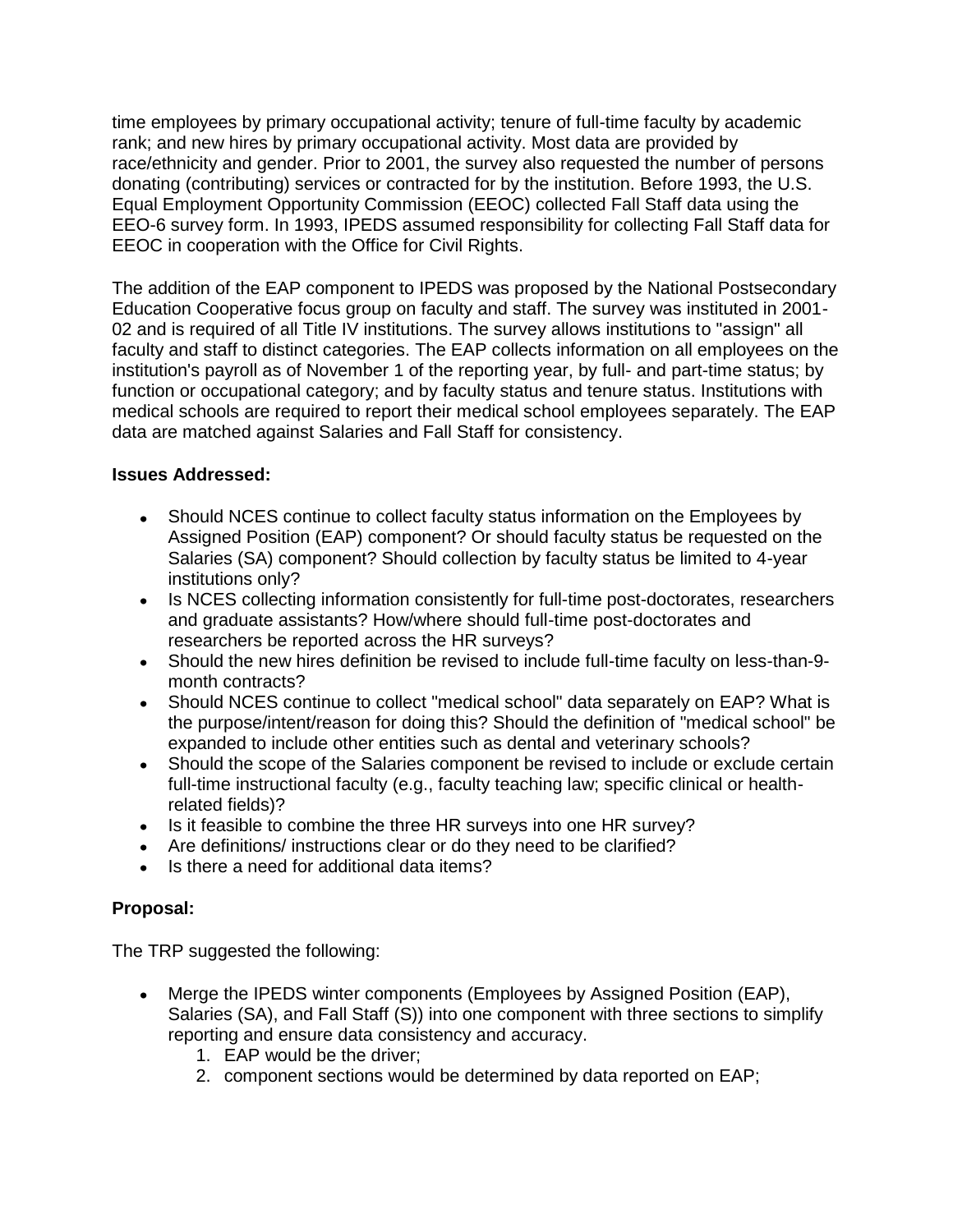3. items (cells) in the other component sections would be populated as much as possible with numbers collected on EAP.

The survey items would be reorganized to be more logical in flow; for example, headcount information would be collected before salary intervals. The glossary and the instructions would be restructured based on the new design of the HR components. A single set of instructions for all 3 sections would improve the consistency of reporting between the sections.

- Clarify the definition of the term "faculty." Respondents have been inconsistently defining the term "faculty," some defining it based on instructional function and some based on designation of faculty status. To confound the issue, in EAP and Fall Staff the use of "faculty" means different things. The panel suggests using EAP to define the term and perhaps changing the terminology to indicate "instructional employees." As a result, the current instruction for institutions to use their own definition of "faculty" would be eliminated to ensure comparability of data across institutions. An explanation would be added indicating that, although institutions have varying definitions for "faculty," they should classify their instructional employees according to the IPEDS categories and definitions.
- Clarify the definition of "medical school" to include any school that grants an M.D. or D.O. A screening question would be added to the Institutional Characteristics component (collected in the fall) to facilitate this determination. All employees affiliated with (housed with or under the authority of) the medical school would be reported with that school. Any employees that are in health disciplines that are not considered part of a medical school would not be included in the medical school "section." The panel suggested providing a caveat box to list the disciplines included in the medical school component.
- Continue to collect the headcount for faculty with less than 9-month contracts but eliminate the collection of salary and expenditure information for these employees.
- Add the purpose of the collection to the beginning of the instructions so that respondents more fully understand the intent of the collection.
- Develop clearer definitions and add frequently asked questions (FAQs) in order to help respondents.
- Add tenure status back to the collection of data on number of faculty by rank (as it was prior to the 2001 data collection).
- Add a question at the end of the merged component to determine if there were any employees that were difficult to categorize in order to assess whether future changes should be made to definitions, instructions, and/or items collected.

## **What are the reporting implications of this proposal?**

Under this proposal, institutional reporting to IPEDS would be minimally affected and definitions and instructions would be more consistent, resulting in more accurate data. There would be few changes to data items, except for the proposal to add tenure status back to the Salaries portion of the collection (which applies to degree-granting institutions only). If this proposal is accepted and implemented, screens for the data collection would continue to be tailored to the institution's needs; institutional keyholders would have one set of edits/error messages for the entire HR component; data provided in the EAP section